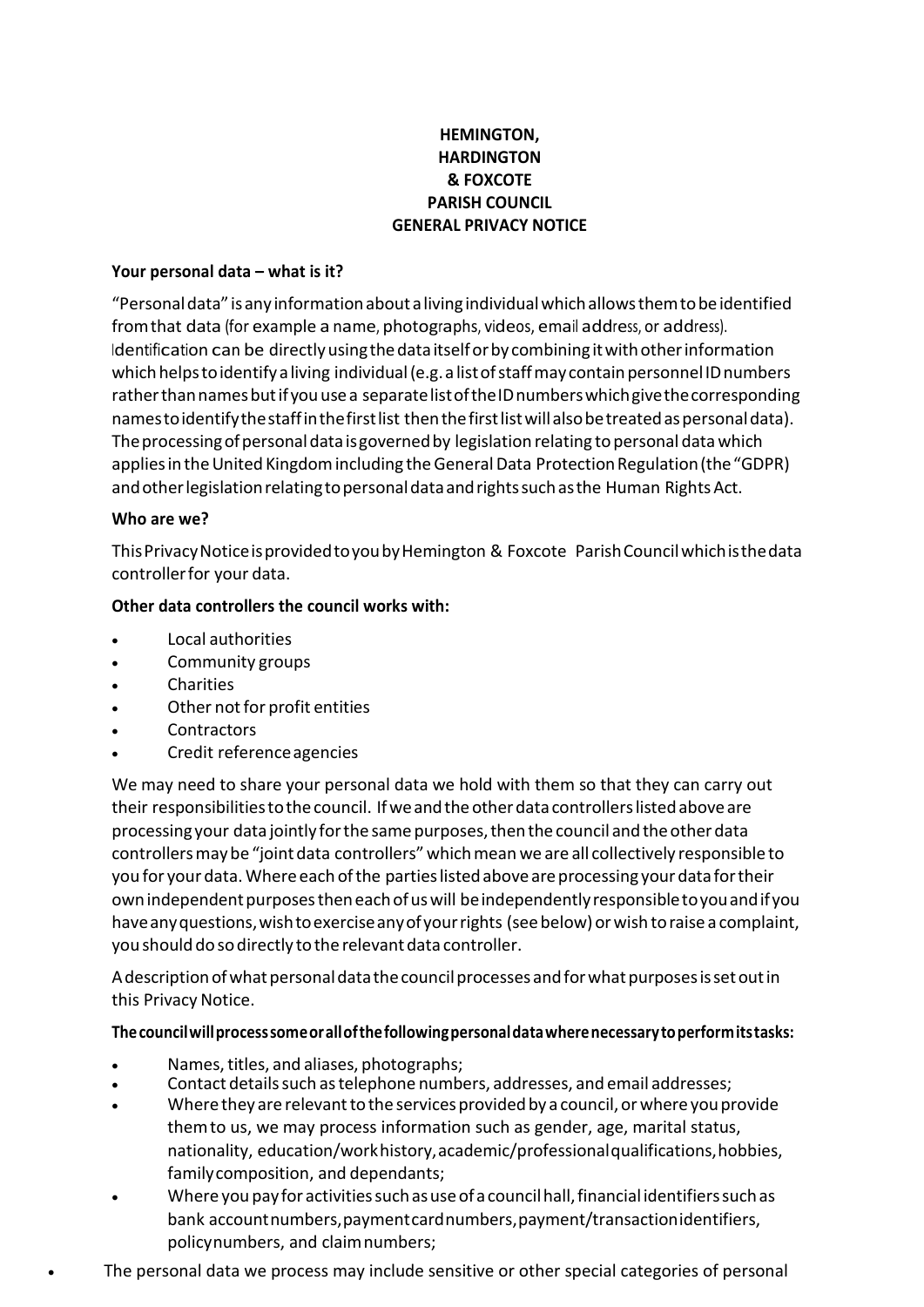data such as criminal convictions, racial or ethnic origin, mental and physical health, details of injuries, medication/treatment received, political beliefs, trade union affiliation, genetic data, biometric data, data concerning and sexual life or orientation ow we use sensitive personal data

- We may process sensitive personal data including, as appropriate:
	- information about your physical or mental health or condition in order to monitorsick leave and take decisions on your fitnessfor work;
	- yourracialorethnicoriginorreligiousorsimilarinformationinorderto monitor compliance with equal opportunitieslegislation;
	- in order to comply with legal requirements and obligations to third parties.
- These types of data are described in the GDPR as "Special categories of data" and require higher levels of protection. We need to have further justification for collecting, storing and using this type of personal data.
- We may processspecial categories of personal data in the following circumstances:
	- In limited circumstances, with your explicit written consent.
	- Where we need to carry out our legal obligations.
	- Where it is needed in the public interest.
- Less commonly, we may process this type of personal data where it is needed in relation to legalclaimsorwhereitisneededtoprotectyourinterests(orsomeoneelse's interests)andyou are not capable of giving your consent, or where you have already made the information public.

### **Do we need your consent to process your sensitive personal data?**

• In limited circumstances, we may approach you for your written consent to allow usto process certain sensitive personal data. If we do so, we will provide you with full details of the personal data that we would like and the reason we need it, so that you can carefully consider whether you wish toconsent.

# **Thecouncilwill complywithdataprotectionlaw.Thissaysthatthepersonaldataweholdaboutyou must be:**

- Used lawfully, fairly and in a transparent way.
- Collected only for valid purposesthat we have clearly explained to you and not used in any way that is incompatible with those purposes.
- Relevant to the purposes we have told you about and limited only to those purposes.
- Accurate and kept up to date.
- Kept only as long as necessary for the purposes we have told you about.
- Kept and destroyed securely including ensuring that appropriate technical and security measures are in place to protect your personal data to protect personal data fromloss,misuse, unauthorised access anddisclosure.

### **We use your personal data for some or all of the following purposes:**

- Todeliverpublicservicesincludingtounderstandyourneedstoprovidetheservices that you request and to understand what we can do for you and inform you of other relevant services;
- To confirm your identity to provide some services;
- Tocontactyoubypost,email,telephoneorusingsocialmedia(e.g.,Facebook, Twitter, WhatsApp);
- To help us to build up a picture of how we are performing;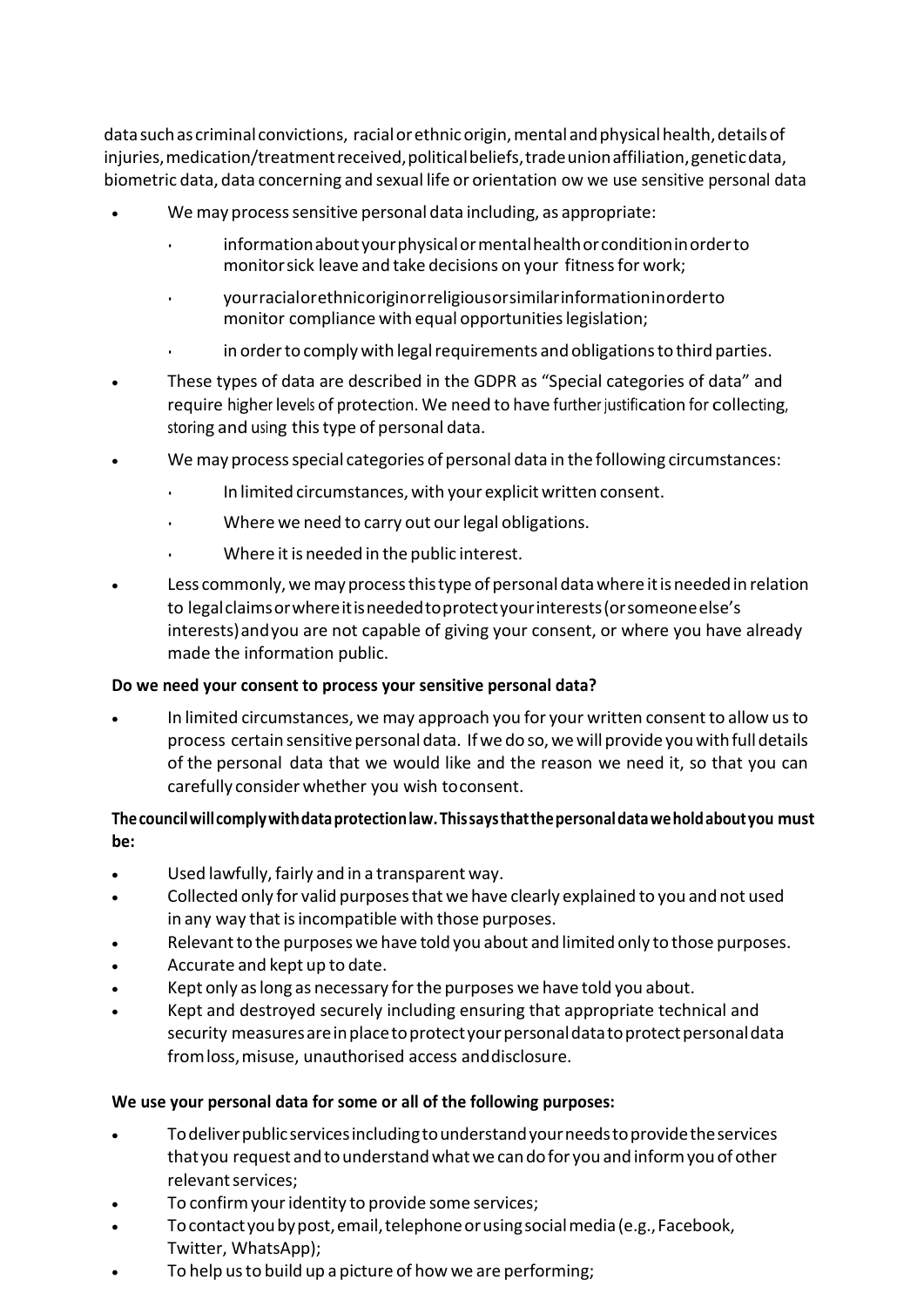- To prevent and detect fraud and corruption in the use of public funds and where necessary for the law enforcementfunctions;
- To enable ustomeet all legal and statutory obligations and powersincluding any delegated functions;
- To carryout comprehensive safeguardingprocedures(including due diligence and complaints handling) in accordance with best safeguarding practice from time to time with the aim of ensuringthatallchildrenandadults-at-riskareprovidedwithsafe environments and generally as necessary to protect individuals from harm or injury;
- To promote the interests of the council;
- To maintain our own accounts and records;
- To seek your views, opinionsor comments;
- Tonotifyyouofchangestoourfacilities,services,eventsandstaff,councillorsand otherrole holders;
- To send you communications which you have requested and that may be of interest to you. These may include information about campaigns, appeals, other new projects orinitiatives;
- Toprocessrelevantfinancialtransactionsincludinggrantsandpaymentsfor goods and services supplied to the council
	- To allow the statistical analysis of data so we can plan the provision of services.

Our processing may also include the use of CCTV systems for the prevention and prosecution of crime.

### **What is the legal basis for processing your personal data?**

The council is a public authority and has certain powers and obligations. Most of your personal data is processed for compliance with a legal obligation which includes the discharge of the council's statutoryfunctionsandpowers. Sometimeswhenexercisingthesepowersordutiesitis necessaryto processpersonaldataofresidents orpeopleusingthecouncil'sservices. Wewill alwaystake into

accountyourinterestsandrights. ThisPrivacyNoticesetsoutyourrightsandthecouncil's obligationsto you.

We may process personal data if it is necessary for the performance of a contract with you, or totake stepsto enterinto a contract. Anexample ofthiswould be processing your data in connection with the use of sports facilities, or the acceptance of an allotment garden tenancy

Sometimestheuseofyourpersonaldatarequiresyourconsent.Wewillfirstobtainyourconsent tothat use.

### **Sharing your personal data**

Thissectionprovidesinformationaboutthethirdpartieswithwhomthecouncilmayshareyour personal data. These third parties have an obligation to put in place appropriate security measures andwillbe responsibletoyoudirectlyforthemannerinwhichtheyprocess and protect your personal data. It is likely that we will need to share your data with some or all of the following (but only where necessary):

- The data controllers listed above under the heading "Other data controllers the councilworks with";
- Ouragents,suppliersandcontractors.Forexample,wemayaskacommercial providerto publishordistribute newslettersonourbehalf,ortomaintainour database software;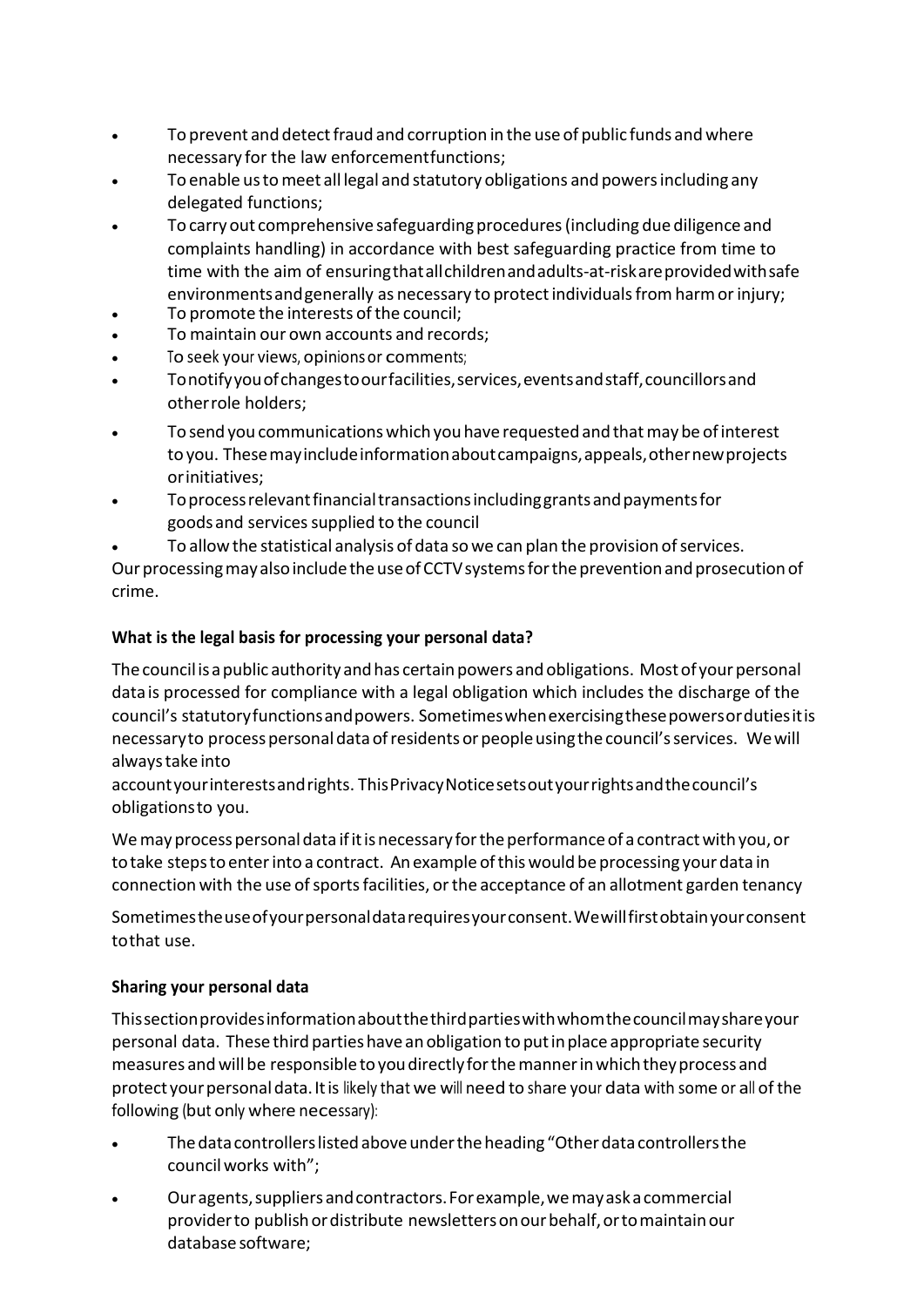• Onoccasion,otherlocalauthoritiesornotforprofitbodieswithwhichwearecarrying outjoint ventures e.g. in relation to facilities or eventsforthe community.

### **How long do we keep your personal data?**

We will keep some records permanently if we are legally required to do so. We may keep some other records for an extended period of time. For example, it is currently best practice to keep financial records for a minimum period of 8 years to support HMRC audits or provide tax information. Wemay have legal obligations to retain some data in connection with our statutory obligations as a public authority. Thecouncilispermitted toretaindatainorderto defend or pursue claims. In some cases the law imposes a time limit for such claims (for example 3yearsforpersonalinjuryclaimsor6yearsfor contract claims). We will retain some personal data for this purpose as long as we believe it is necessary to be able to defend or pursue a claim. In general,we will endeavourto keep data only for aslong as we need it. Thismeans that we will delete it when it is no longer needed.

### **Your rights and your personal data**

You have the following rights with respect to your personal data:

Whenexercisinganyoftherightslistedbelow,inordertoprocessyourrequest,wemayneedto verify your identity for your security. In such cases we will need you to respond with proof of your identity before you can exercise these rights.

### *1) The rightto access personal data we hold on you*

- At any point you can contact usto requestthe personal data we hold on you as well as why we have that personal data, who has accessto the personal data and where we obtained the personal data from. Once we have received your request we will respond within one month.
- Therearenofeesorchargesforthefirstrequestbutadditionalrequestsforthesame personal data or requests which are manifestly unfounded or excessive may be subject to an administrative fee.

### *2) The rightto correct and update the personal data we hold on you*

If the data we hold on you is out of date, incomplete or incorrect, you can inform us and your data will beupdated.

### *3) The rightto have your personal data erased*

- If youfeelthatweshouldnolongerbeusingyourpersonaldataorthatweareunlawfully using your personal data, you can requestthat we erase the personal data we hold.
- When we receive your request we will confirm whether the personal data has been deleted or the reason why it cannot be deleted (for example because we need it for to comply with a legal obligation).

# *4) Therighttoobjecttoprocessingofyourpersonaldataortorestrictittocertainpurposesonly*

• Youhavethe righttorequestthatwestopprocessingyourpersonaldataoraskusto restrict processing.Upon receiving the request wewill contact you and let you knowif we are able to comply or if we have a legal obligation to continue to process your data.

# *5) The right to dataportability*

- Youhavetherighttorequestthatwetransfersomeof yourdatatoanother controller. We will comply with your request, where it is feasible to do so, within one month of receivingyour request.
- *6) Therighttowithdrawyourconsenttotheprocessingatanytimeforanyprocessingofdatato*